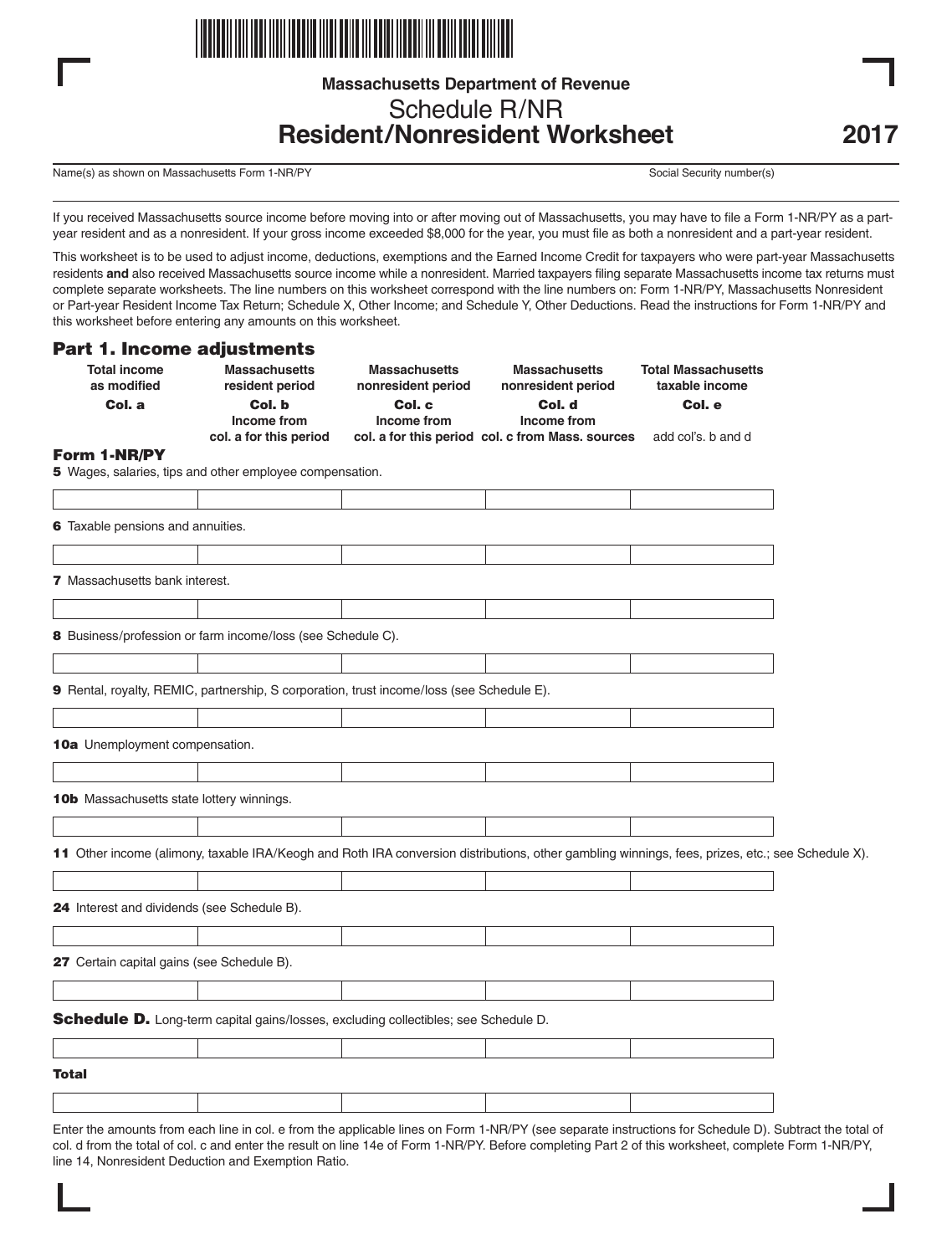

Name(s) as shown on Massachusetts Form 1-NR/PY Social Security number(s) Social Security number(s)

## **Part 2. Deduction and exemption adjustments**

**Section A.** The amounts reported in col's. a, b and c must be related to income reported on Form 1-NR/PY.

| <b>Massachusetts</b> | <b>Massachusetts</b> |        |
|----------------------|----------------------|--------|
| resident period      | nonresident period   | Total  |
| Col. a               | Col. b               | Col. c |
|                      |                      |        |

add col's. a and b

#### **Form 1-NR/PY**

**15a** Amount you paid to Social Security, Medicare, R.R., U.S. or Massachusetts retirement. **Col. C cannot exceed \$2,000.**

**15b** Amount spouse paid to Social Security, Medicare, R.R., U.S. or Massachusetts retirement. **Col. C cannot exceed \$2,000.**

#### **Schedule Y**

**1** Allowable employee business expenses (complete worksheet in instructions).

**2** Penalty on early savings withdrawal.

**4** Amounts excludible under MGL Ch. 41, sec. 111F or U.S. tax treaty.

**5** Moving expenses.

**7** Self-employed health insurance deduction.

**9** Qualified performing arts-related expenses, jury duty pay given to your employer, reforestation amortization, repayment of supplemental unemployment benefits under the Trade Act of 1974, employee business expenses of fee-basis state or local government officials, deductible expenses related to income from the rental of personal property engaged in for-profit, business expenses of National Guard and Reserve members, and attorney's fees and court costs involving certain unlawful discrimination claims (part-year residents only).

**13** Deductible amount of qualified contributory pension income from another state or political subdivision.

**14** Claim of right deduction. **17** Certain gambling losses deduction.

Enter the amounts from each line in col. C in the applicable lines on Form 1-NR/PY or Schedule Y.